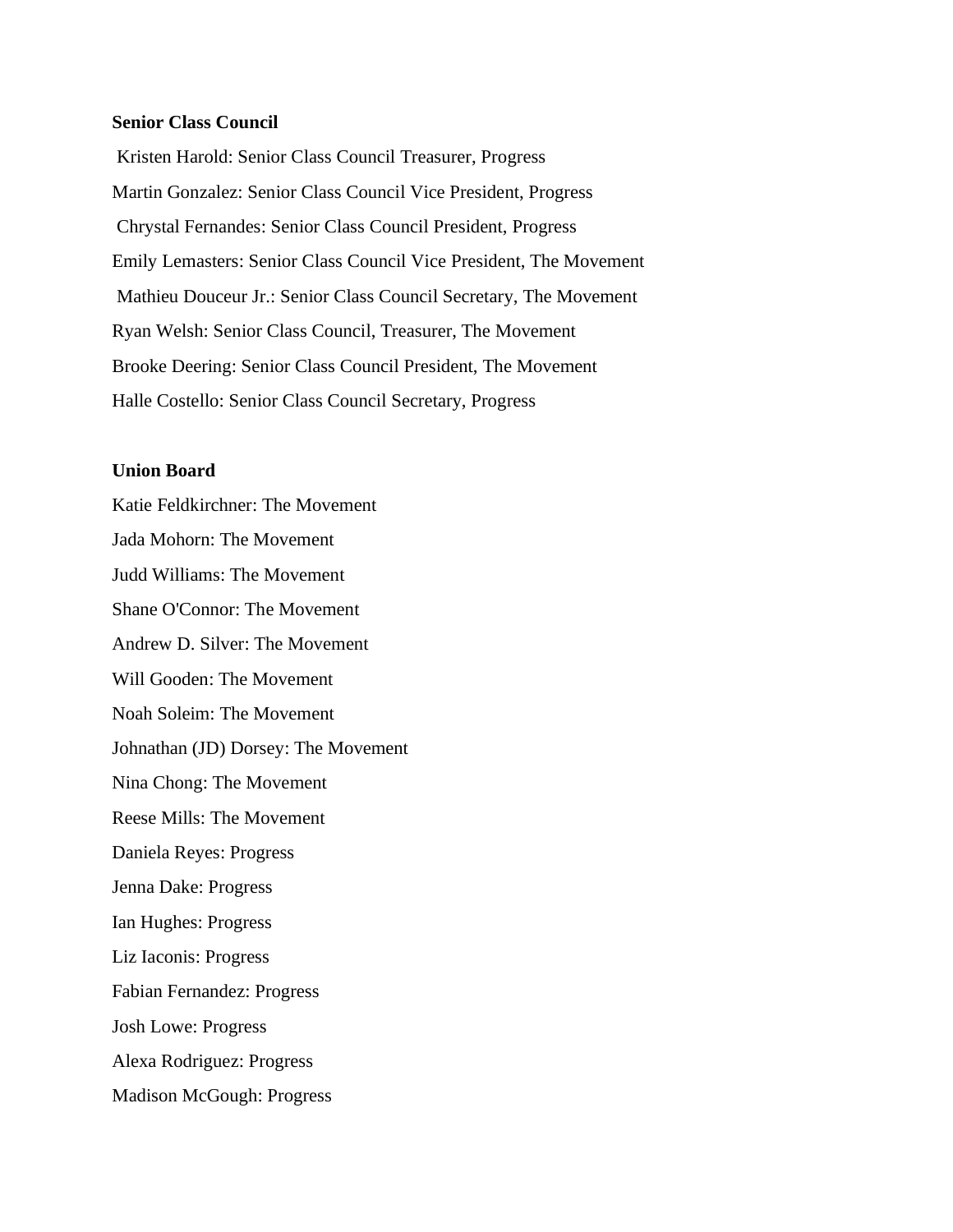Jared Barrett: Progress JP Gutierrez III: The Movement Jack Rowan: Progress Zach Hansen: The Movement Angelika Skrabe: Independent Ryan Welch: Progress

#### **Executive Branch**

Jalen C. Blocker: Student Body President, Progress Griffin Leckie, Student Body Vice President, Progress Emily Boden: Student Body Treasurer, Progress Nastassia "Tazzy" Janvier: Student Body President, The Movement Colbi Thykadavil: Student Body Vice President, The Movement John "None of the Above or Below" Alvarez: Student Body President, Independent Kahleel Gray: Student Body Treasurer, The Movement

#### **Undergraduate Studies**

Gabriel Pfeuffer-Ferguson: Undergraduate Studies Seat 4, Progress Jack Wilkinson: Undergraduate Studies Seat 12, Progress Autumn Anderson: Undergraduate Studies Seat 2, Progress Adam Bowling: Undergraduate Seat 14, Progress Savannah Stewart: Undergraduate Studies Seat 16, The Movement Joseph Keyser: Undergraduate Studies Seat 2, The Movement Cassidy Branch: Undergraduate Studies Seat 24, The Movement Mateo Guillamont: Undergraduate Studies Seat 10, The Movement Jacob Remler: Undergraduate Studies Seat 18, The Movement Franceska Edouard: Undergraduate Studies Seat 18, Progress Maia Taveras: Undergraduate Studies Seat 22, Progress Ben Martinez: Undergraduate Studies Seat 6, Progress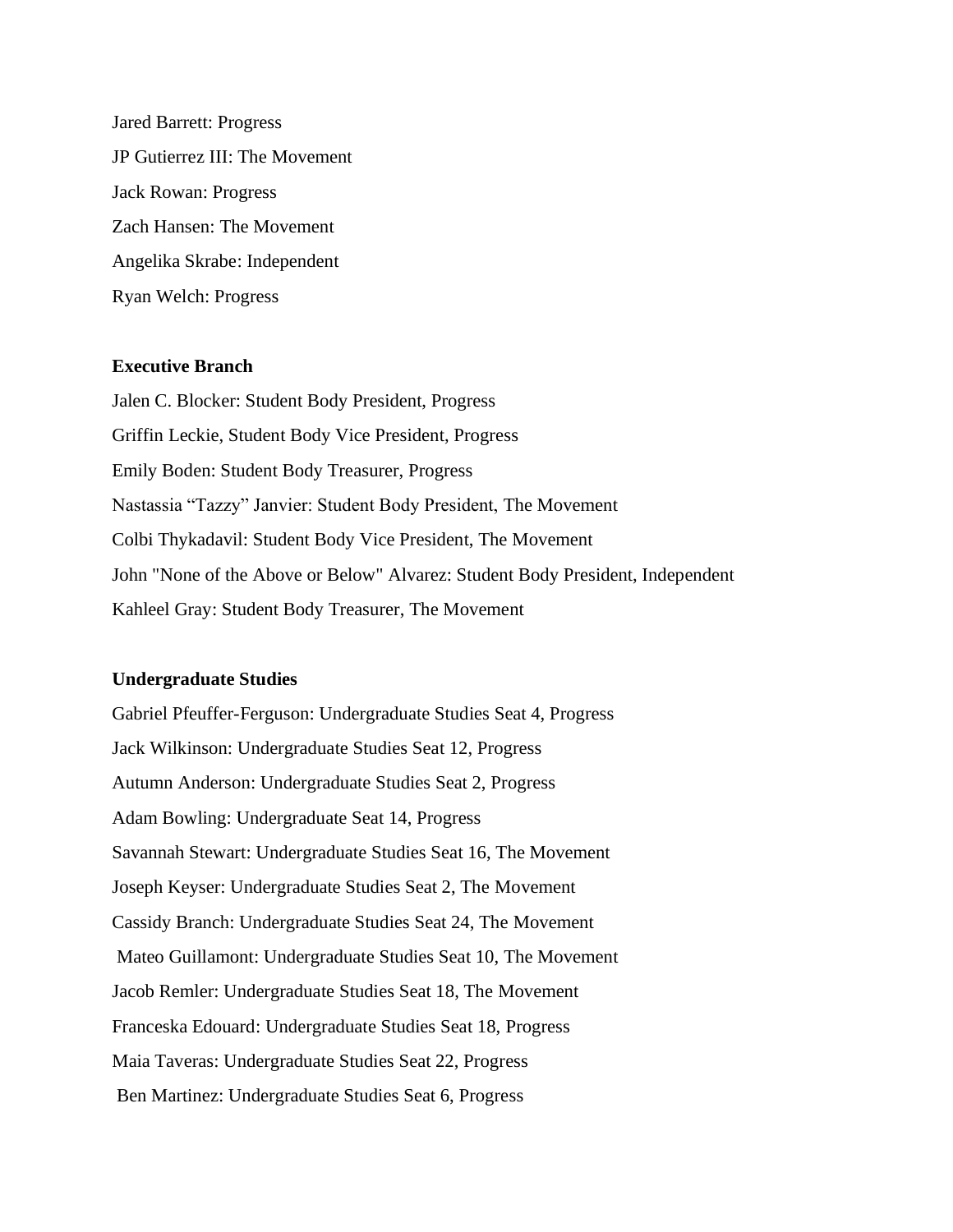Hanna VanderLey: Undergraduate Studies, Seat 6, The Movement Jason Puwalski: Undergraduate Studies Seat 12, The Movement Olivia Oles: Undergraduate Studies Seat 16, Progress Jamie Botel: Undergraduate Studies Seat 10, The Movement Travis Zittrauer: Undergraduate Studies Seat 20, The Movement Trevor Murray: Undergraduate Studies, Seat 22, Movement Kamilla Knyazeva: Undergraduate Studies, Seat 20, Progress Josh Powell: Undergraduate Studies Senate Seat 24, Progress Chase Alan Freeman: Seat 8 Undergraduate Studies, Progress

#### **College of Arts and Sciences**

James Bateman: Arts and Sciences, Seat 4, Biological Sciences, The Movement Iris Hollinger: Senate, Arts and Sciences, Seat 6, Psychology, The Movement Brandon Louzada: College of Arts and Sciences, Seat 8, THE Movement Gabbi Little: Arts and Sciences Seat 12, Progress Cesar Garcia: Arts and Sciences Seat 8, Progress Cami Myers: College of Arts and Sciences Seat 2, Progress Brian Bouchard: College of Arts and Sciences Seat 4, Progress Megan Bettley: College of Arts and Sciences Seat 10, Progress Abril Hunter: College of Arts & Sciences Senate Seat 6, Progress Danielle Williams: College of Arts and Sciences, Seat 2, The Movement William Zak: Arts and Sciences Seat 10, The Movement

#### **Social Sciences & Public Policy**

Ireland Hadley: College of Social Sciences and Public Policy Seat 4, The Movement Chloe Connor: College of Social Sciences and Public Policy Seat 6, The Movement Faith Jankowski: College of Social Sciences & Public Policy, Seat 2, The Movement Ashley Gonzalez Ferraro: College of Social Sciences and Public Policy Seat 2, Progress Venishca Moriah: College of Social Sciences Seat 6, Progress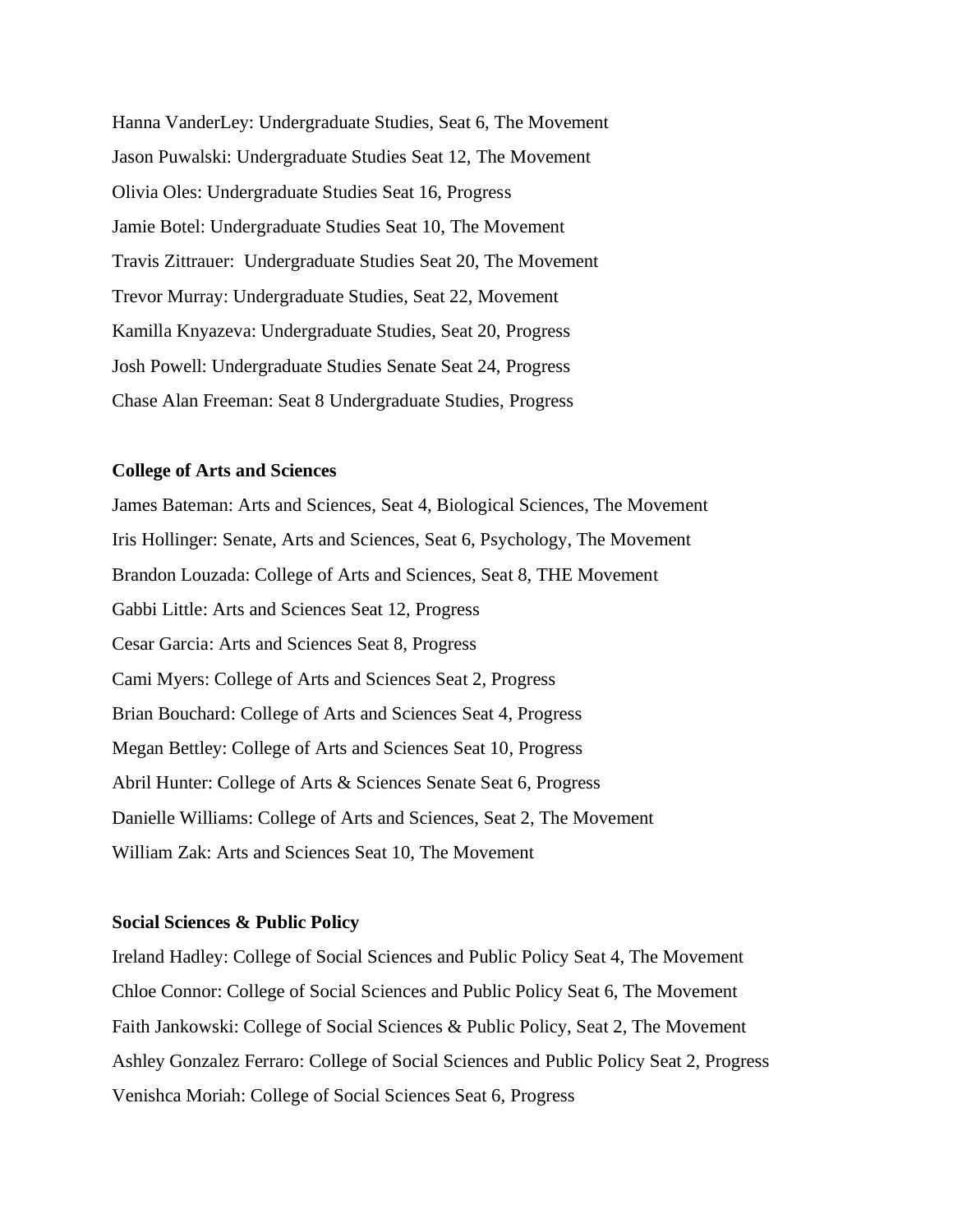Jason Maymon: Seat 4, College of Social Sciences, Progress

# **Business**

Aaron Russo: Senate, College of Business, Seat 2, Progress Evan Miller: College of Business Seat 4, Progress Stephanie Dodson: College of Business Seat 4, The Movement Hailey Berger: College of Business Seat 2, The Movement Max Bryan: College of Business Seat 6, Progress Bruno Rossi: College of Business, Seat 6, The Movement

# **Engineering**

Matt Fowler: College of Engineering Senate Seat 2, Progress Peter Tsouroukdissian: College of Engineering, Seat 2, The Movement

# **Social Work**

Jordan Naranjo: College of Social Work Senate Seat 2, Progress Saraí Palacio: College of Social Work Seat 2, The Movement

#### **Education**

Destinie Noel: College of Education Seat 2, The Movement Gianna Formica: College of Education Seat 2, Progress

#### **Communication & Information**

Jordan Thau: College of Communication and Information Seat 2, Progress Mia Catania: College of Communication and Information Seat 2, The Movement

# **Human Sciences**

Jenna Rodgers: Human Sciences Seat 2, The Movement Edward Pedraja: Human Sciences Seat 2, Progress